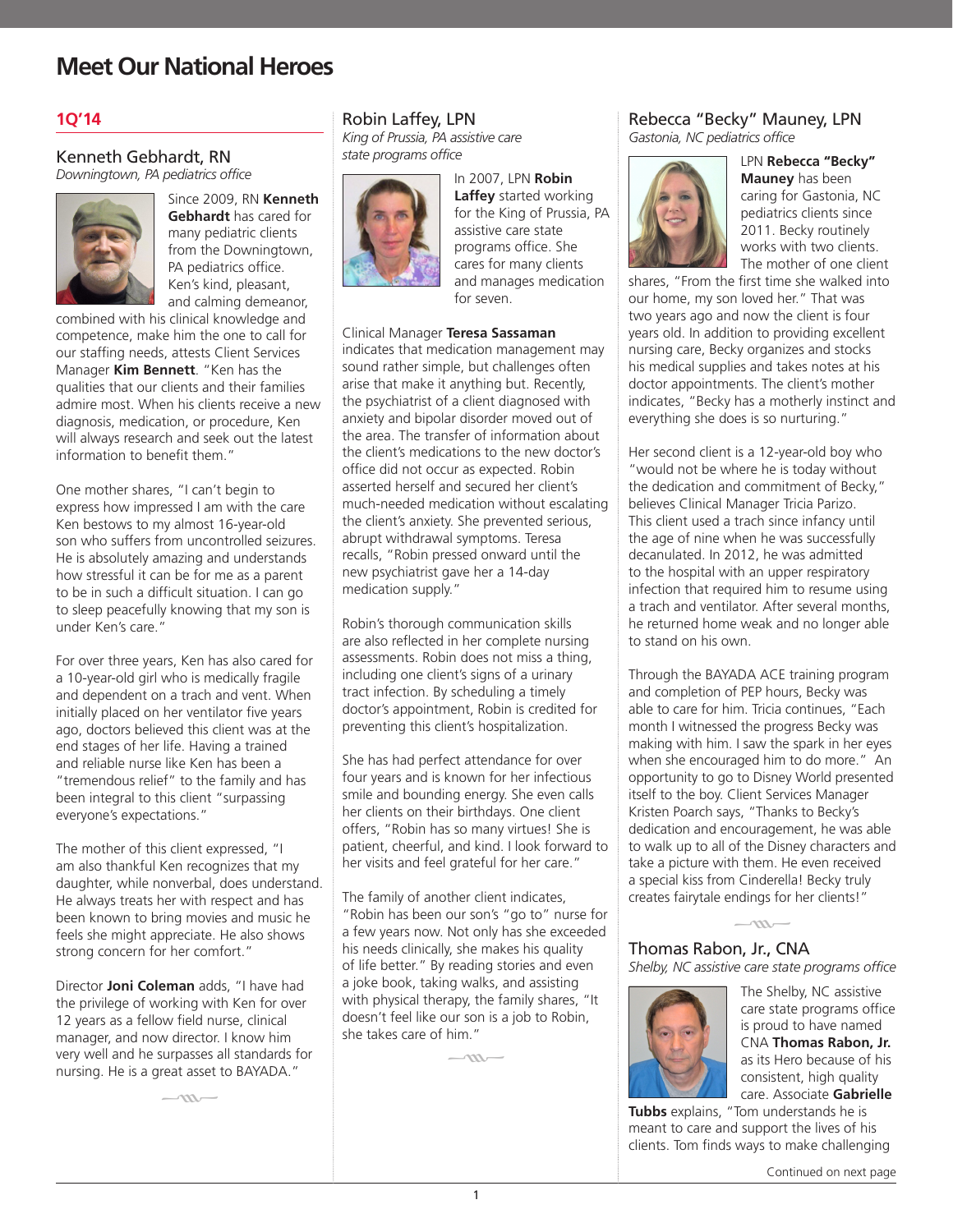situations work because he understands where his clients are coming from."

After Tom started in 2009, SHE provided services to two clients who were unsatisfied with a series of other agencies. "With careful persistence and a truly rare work ethic, Tom won them over," explains Gabrielle. Division Director Joe Seidel knows Tom as "unflappable" in the midst of those who are in critical condition. Tom's client calls him "Johnny-on-the-spot" for not only taking care of his needs, but for anticipating them as well.

Even the client's case manager from Care Solutions was impressed with Tom's willingness to go above and beyond to secure supplies that his client. She says, "Tom does way more than is required and fills more than just the physical needs. I have not seen anyone who makes himself more available and more than just a physical support the way that Tom does."

 $\rightarrow$ 

### Michael "Greg" Nolan, PT *Wilmington, DE senior living office*



**Michael "Greg" Nolan** began working for BAYADA in 2012 and has been the lead physical therapist at the first preferred partner

community—Rockland Place Assisted Living—for the Wilmington, DE senior living office since 2013. Associate Director **Kimberly Roman** proclaims, "Greg has successfully built relationships with the residents, families, and staff in the community. He has demonstrated his ability to lead an interdisciplinary team of BAYADA clinicians and prove that working together is critical to our success."

The executive director of the facility, Rita Doherty, labels Greg's contributions as "extraordinary." With Greg as the senior living clinical lead, he and his team go above and beyond to ensure the programs at the facility are a success. This included getting residents down three flights of stairs during a fire drill—even when it was not necessary for them to do so. Greg is credited for providing Rockland Place with solid marketing leads and has contributed to its reputation as more than just a "regular" Assisted Living community.

Greg's confidence is an asset, as well. Rita indicates, "During a recent family meeting,

Greg eloquently and completely answered questions regarding therapy services provided by BAYADA. He patiently answers and explains the benefits and impacts of the comprehensive therapy services BAYADA offers." Rita continues, "Greg is the first person to say yes or I would love to help with that project. We are very fortunate that he advocates for our residents and chooses to spend his time improving Rockland each day."

## **2Q'14**

### Kathryn Whalen, RN

*Willow Grove, PA pediatrics office*



RN **Kathryn Whalen** of Willow Grove, PA pediatrics has provided nearly 10,000 hours of BAYADA nursing care over the past nine years. Her clients include those

who are trach and ventilator dependent, and have more complex medical needs. The high quality of Kathy's care, and the positive feedback generated from her peers, make her "the go-to" nurse for orienting staff. Client Services Manager Victoria Kendrick comments, "I know I can count on Kathy to handle any situation with ease and she is irreplaceable wherever she goes." Clinical Educator Eleanor Roberto adds, "Kathy handles her clients' daily care and the out-of-the-ordinary issues."

Kathy manages emergencies with a calmness and grace that is extraordinary. She is able to broach difficult situations with such compassion and calmness that the clients and their families are calm as well. Kathy's demeanor helps families think more clearly when making difficult decisions. Pediatric Clinical Operations Manager Ann Marie Walter says that for the past several years, "Kathy has cared for a very fragile client whose plan of treatment is constantly changing. She has been very open to trying new treatments to improve her client's quality of life. She has also assisted the clinical manager and client's family in developing a care plan that includes both the physician's orders and the parents' desires."

One of her client's mothers maintains that in 13 years of home health services, Kathy's care stands out among the rest. She recounts one day during an ice storm early in the morning that knocked out

power in her home. "When Kathy arrived for her shift at 12:15 pm, I was ready to have a total meltdown. Kathy assessed my daughter's temperature to make sure she was okay. Meanwhile, I was trying to figure out what we were going to do. We ended up transporting my daughter to my sister's house in Philadelphia and Kathy made sure we had everything we needed. She was organized and a calming force—like always. Kathy went with us and immediately set up everything. The next morning, she stopped at our house to get other items we may have missed. When the power was back on that afternoon, Kathy packed up all of our things and helped transport me and my daughter back home, and stayed until we were settled. Being on the verge of tears all day, Kathy not only made sure my daughter received the care she needed, but also made sure I was okay!"

### Sun Kim, RN

*Willow Grove, PA assistive care office*

 $\rightarrow$ 



RN **Sun Kim** joined the Willow Grove, PA assistive care office in spring 2012. She was assigned to work with a boy who had Down syndrome and Type 1 diabetes. His

impulsiveness resulted in safety concerns and a need for constant supervision. Clinical Manager **Carolyn Meyers** stated, "With her quiet ways and calmness, she was a great addition to the WG team."

In spring 2013, Sun started caring for her client with developmental delays and epilepsy, who uses a gastrostomy tube (G-tube) for nutrition and medication. Despite initial concerns about having to cover multiple two-hour shifts per day, Client Services Manager **Jennifer Osmanaj** proclaims, "The client and Sun have been together for more than a year now and it is the perfect match." There was an immediate bond when Sun revealed her ability to play piano, an interest the client also shares. Sun's demeanor only strengthened this bond. The client's sister says, "Sun talks to my sister, not at her. She interacts with her as a person, not a person with a disability. She realizes my sister can comprehend a great deal, despite her lack of speech." Sun has never let her client go without care, and this dedication means the world to the family.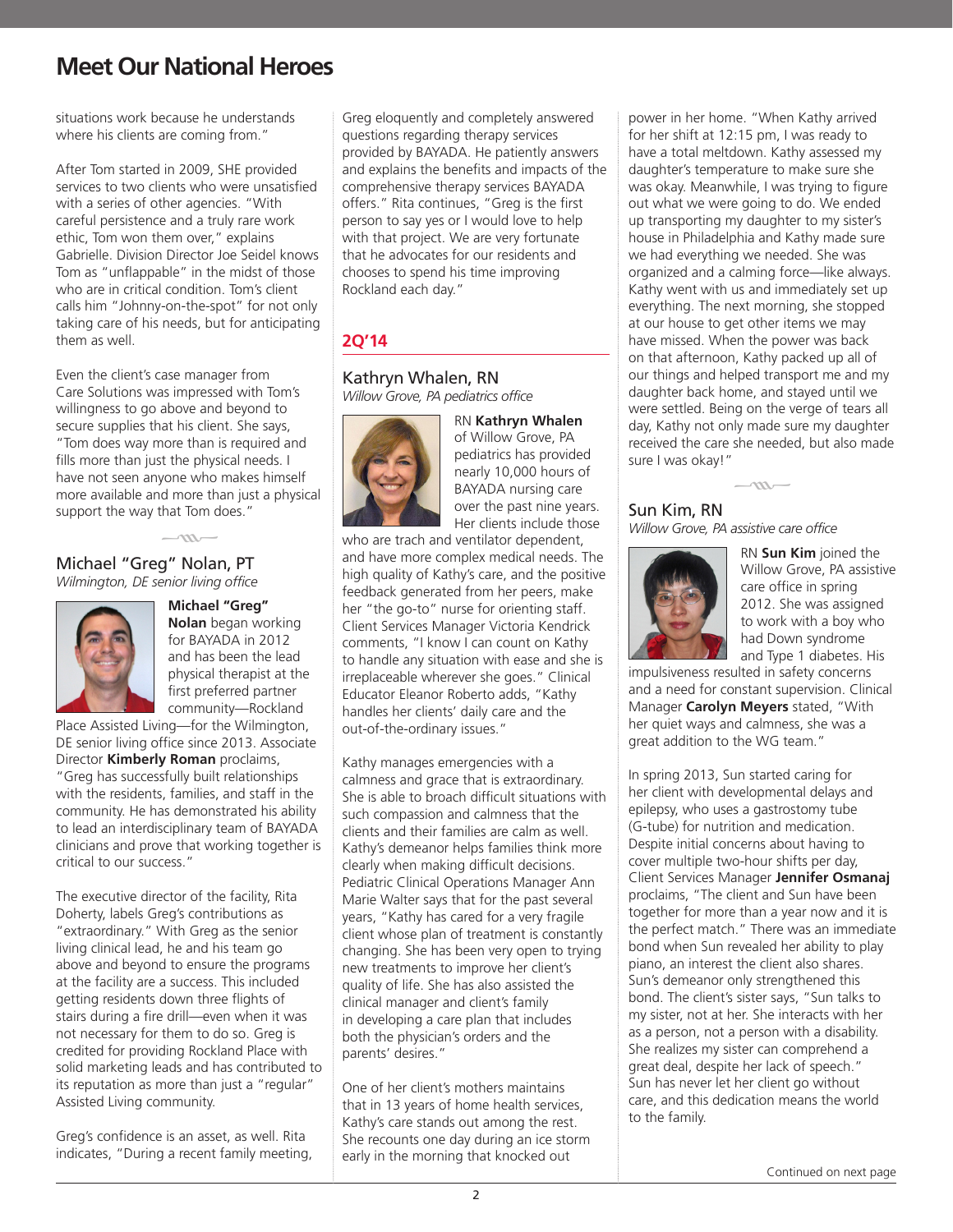Last winter's inclement weather unveiled day-after-day of uncertainty relating to school cancellations and travel difficulties. "Sun's dedication was incredible, and she found a way to get there every day, even if that meant having her husband drive and wait outside in his truck for the hours she was there," recalls the client's sister. Sun even rearranged her schedule to accommodate the family's additional need for care when the client's father passed. Two days after the funeral, on the client's mother's birthday, Sun brought a little cake to offer a bit of joy and kindness during what was a very difficult time. "This over-the-top care and devotion means more to our family than words can describe," comments the client's sister. "Sun has brightened not only my sister's life, but that of our entire family."

Miatta Kamara, LPN

*Main Line, PA adult assistive care office*

 $\overline{\phantom{0}}$ 



LPN **Miatta Kamara**  began working for the Main Line, PA adult assistive care office in 2012 and most recently cared for a client with esophageal cancer.

Despite conflicted beliefs among family members about how to medicate their loved one, Miatta was a "terrific advocate for her client, providing coordinated care in his best interest, and always suggesting the option that was going to make him more comfortable and happy," says Clinical Manager **Carole Kreissman**. The care that Miatta's client required was complicated and rapidly changing. Miatta remained attentive to detail, always double-checking doctors' orders and family requests. Good communication was key to keeping all parties involved and up-to-date.

Miatta even accommodated the family's request to provide faxed updates after every shift. She coordinated care with family members—including one who was frequently out of the country, living facility staff, and the client's hospice agency. The hospice nurse commented, "I could not have done this case without Miatta." The family felt Miatta's care warranted special recognition. "Her attentiveness to our father's comfort and his limitations was moving to see. She performed her technical duties at a highly professional level while providing affection and supportive care," says a family member. Despite the client's

progressive decline, his children remained impressed that a bedsore, developed during a hospital stay, was still healing when he died, and no additional sores developed. A family friend was similarly impressed by Miatta, sharing, "Like me, she developed a genuine affection for this kind and gentle man and exercised the best care imaginable at all times." Clearly, Miatta's contributions were at the root of the family's statement, "We realize that BAYADA stands for quality."

### Shumoo-Ah Jack Sanford- $-\frac{m}{n}$ Benevides, Habilitation Technician

*Hilo, HI behavioral bealth habilitation office*



Habilitation Technician **Shumoo-Ah Jack Sanford-Benevides** joined the Hilo, HI Behavioral Health habilitation office in January 2013 and

has been caring for a client with autism and limited verbal skills ever since. The family's primary language is Korean, so communications with the parents are also difficult. As a result, Associate Director **Jennie Immanuel** says, "Jack takes the time to communicate every single detail about the client's care in simple terms so that the family could understand." In every conceivable way, Jack knows what needs to be addressed and he follows through with it. He brings up issues that need to be heard so that his client gets the care he deserves, and the needs of both the client and family are met.

For example, Jack was able to decrease the family's cell phone costs by securing a line through a state program. In another instance, Jack learned that the client was exhibiting behavioral issues at home and a lack of sleep. He followed up with the habilitation manager and together they determined that a psychiatric evaluation was needed. The psychiatrist ultimately prescribed medication that "drastically helped decrease the behaviors at home and also allowed the client to get the sleep he deserved," Jennie shares.

Due to communication barriers, the client's parents were uncomfortable taking their son to the dentist and were relieved when Jack agreed to be his escort. The first dentist visit proved unsuccessful due to the client's uncooperativeness. He was referred to a dentist on another island, who used sedation. After many negotiations

with the client's parents and many medical professionals, Jack's client finally made it to a new dentist. Jennie sums, "The entire process of flying from the Big Island to Oahu, going to the appointment, and completing the procedure went better than expected. As a result of the dental procedure, the client's entire demeanor seemed to be more positive. Office staff noticed that the client is smiling more, greeting people in a more upbeat tone, and just an overall increase in comfort and happiness. Jack has a huge heart when it comes to helping people and it comes out naturally."

## Denitra Hedgepeth, HHA  $\frac{1}{\sqrt{m}}$

*King of Prussia, PA assistive care state programs office*



HHA **Denitra Hedgepeth** began working at the King of Prussia, PA assistive care state programs office in 2009. She has provided nearly 5,000 hours of

care for many different clients since she began. She had a client with Alzheimer's disease who lived with her son. Clinical Manager **Denise Garvey** shares, "For four years, seven days a week, Denitra arrived at the client's home at 6:00 am and gently assisted her with activities of daily living, including bathing, dressing, grooming, medication reminders, and breakfast. Denitra then assisted the client onto the bus to day care by 8:00 am. Later, she returned to the client's home at 4:00 pm to meet the bus and proceeded to assist the client with her evening care, including dinner and getting ready for bed." The client's son felt Denitra had a quiet and gentle demeanor and a kind smile that made his mother very comfortable because she was able to administer care that the family was often unable to provide. "Over the four years she cared for Mom, Denitra was extremely reliable and always on time," the son shared. Everyone's complete confidence in Denitra's abilities "took the pressure off the family."

Denitra also cared for a hospice client who lived in an independent living facility with her husband. Denitra maintained close contact with the office about her client, and also provided frequent updates to the client's daughter. "I think the main reason why my mom continues to progress is because she is receiving such excellent care," commented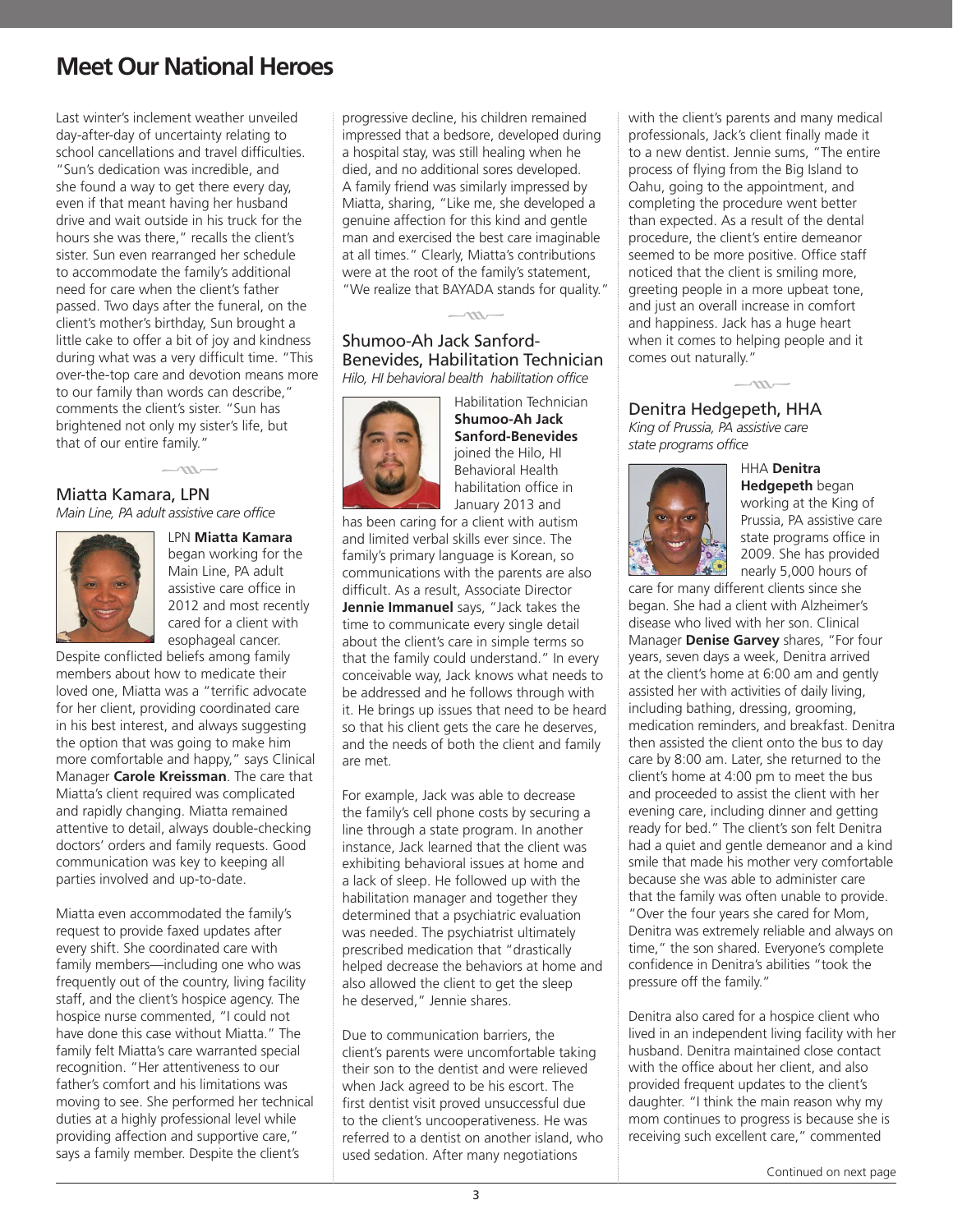the client's daughter. The daughter was especially grateful to Denitra for her actions during a crisis last March. "While Denitra was tending to my mother in the bedroom, she heard a thud in the kitchen. She looked and found my dad slumped over the kitchen sink with an apparent stroke. Her fast actions saved his life, and kept this situation from being much worse."

Client Services Manager **Cat Kennedy** explains, "The client's husband received treatment at the hospital quick enough that there was no lasting damage to his brain or body functions. Denitra kept her client calm and stayed later until her daughter arrived from Florida." In all, Cat says, "I never have to worry when Denitra is on one of my cases. I know her clients are receiving the best care when she is there."

 $\sim$ 





PT **David Hill** has provided care to clients at the Cabarrrus, NC home health office since 2012. Despite days busied by a full-time caseload, Associate Director **Laura** 

**Sabatino** asserts, "David puts his clients first and will go the extra step to provide exceptional care to both his clients and the office staff. He always has a smile on his face. He is always respectful and shows kindness to others." David's work is also driven by results. Laura continues, "He has great clinical outcomes, never gives up on a client, and keeps families informed on progress and how they can help the client."

David had been providing therapy for weeks to a client who had a stroke. "He came into the office so excited because the client had been able to finally take a few steps," Laura recalls. The client's husband even called the office stating, "I'm sure my wife would never have walked if it wasn't for David! He even got her a brace."

Coworkers have also noted David's remarkable impact on his clients. PT **Tracy Robbins** states, "David is working on boosting the confidence of another client to help him walk again. This is common for David, he has an ability to make his clients feel positive, teach at various levels, and still make them feel important. He takes his time with visits, not making them cookie-cutter or rushed. He is very good about getting

my input and always willing to work with a team." David's client agrees, indicating he is a "great motivator." Clinical Manager **Deb Wilson** noticed David's ability to connect with clients during an evaluation. "Even though the client had advanced Alzheimer's disease and screamed during most of the session, David was able to establish a good rapport and do a thorough evaluation." Clinical Manager **Lisa Buck** notes, "David is a hard worker and will go the extra mile for his clients. He advocates for them to get the help and equipment they need to be successful."

### **3Q'14**

Shirley Asafo-Boakye, RN *Morris Plains, NJ pediatrics office*



RN **Shirley Asafo-Boakye** from the Morris Plains, NJ pediatrics office has built a positive reputation with her clients over the past 10 years. Client Services

Manager **Deborah Sharp** asserts, "Shirley is always smiling. We look forward to her visits to the office. She exudes positivity, warmth, and love." Shirley's current client is an active and ambulatory, nonverbal boy who has Pierre-Robin and DiGeorge syndromes. She provides a calming force in his home, where the client's young mother of six admits that many times, she's overwhelmed.

Shirley showcased her skills when her client exhibited severe respiratory difficulties that warranted a tracheostomy. G-tube care and chest treatments are now combined with her regular nursing responsibilities—scheduling appointments, confirming medication changes, engaging in sign language tutorials to help her client feel more connected to the family, and providing arts and crafts lessons for fun and to stimulate group interaction.

Deborah believes, "Shirley instinctively knows what her client and the family need, and jumps in without need for instruction and tackles the task at hand. She identifies potential problems and acts proactively, offering suggestions and solutions."

The client's family was having serious financial difficulties and had to move several times. Shirley was flexible with her hours and went wherever her client was to provide nursing care. She made sure they had all of the necessary equipment and supplies so that the

mother had one less thing to worry about. Shirley documented all the changes needed with the client's care during this time with appropriate addendums and assessments.

Recently, Shirley helped the family when her client's mother was rushed to the hospital. When the father and other support systems could not be reached, Shirley immediately jumped in to help. When everything at home was back under control, she went to the hospital to check in on the mother who shared, "Shirley is so much more that my son's nurse. Shirley makes everything better!"

 $\sim$ 

David Birnbaum, LPN *East Stroudsburg, PA pediatrics office*



LPN **David Birnbaum** has been a valued member of the East Stroudsburg, PA pediatrics office for nearly two years. He has made quite an

impression on the entire interdisciplinary team. Client Services Manager **Jenna Arena** says, "His warm presence is felt whenever he comes into the office. He treats his clients, coworkers, and office staff with respect." David primarily cares for one client during school hours and often escorts him on field trips.

David and his clinical manager helped bring the dream of going to prom to life for his client. Jenna shares that without David's initiative, "the client would not have attended since his family does not have any transportation. David wanted to ensure that his client was able to experience his prom like all of his friends." The client's teacher adds, "Both David's client and my classroom are better because of his work. He is extremely knowledgeable about his craft and the needs of his client. He comes to work every day with a light, loving heart and a bright spirit that have helped his client flourish and grow." Colleague RN **Joan Pirot** similarly comments, "I enjoy the interaction I see between Dave and his client."

Clinical Associate **Katelyn McDermott** feels that David's initiative to find creative ways of making every moment fun is why he has such a strong relationship with his client. "He often takes his client on long walks outside, encourages him to interact with others, use tools to fix things, and enjoy music," says Katelyn. "He also acts as an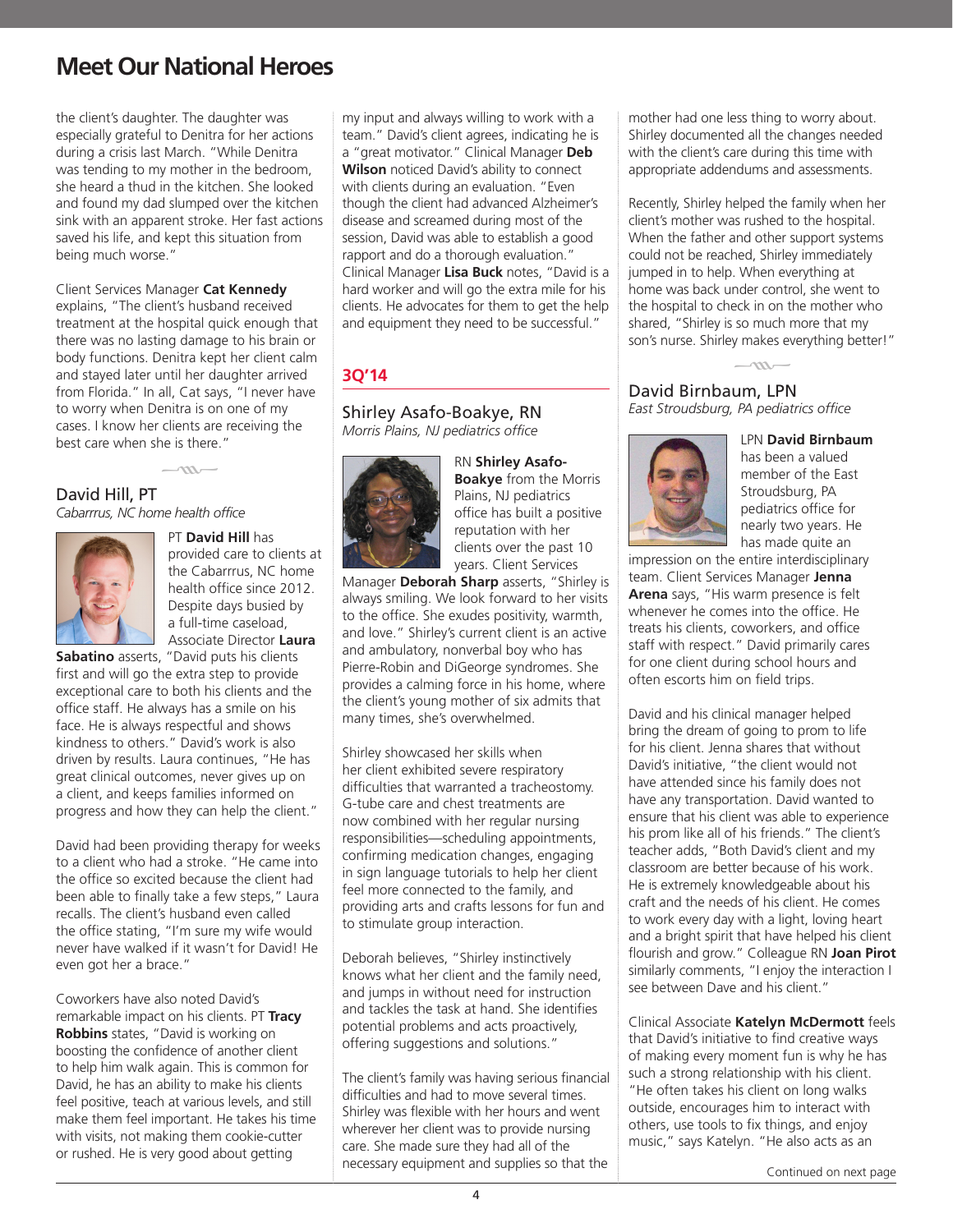advocate for his client by clarifying medical terminology and explaining to the family what others have said." David orients new nurses to his client's care to ensure everyone understands the client's and family's needs. In all, Jenna feels, "David has consistently shown a very special relationship and bond with his client that demonstrates what an exceptional person and nurse he is."

 $-\frac{m}{m}$ 

### Leslie Dollar, LPN

*Luzerne County, PA pediatrics office*



**Leslie Dollar** joined BAYADA in 2002, and has been working with one Luzerne County, PA pediatrics client for a number of years. Client Services

Manager Michelle Shimonis shares, "Her client, a girl who has a severe seizure disorder, is non-verbal, non-ambulatory, and requires around-the-clock care. These client characteristics may make even the most experienced nurse uncomfortable, as anything can happen at any time.

It's important that the client's nurse interpret her cues correctly while performing assessments. Leslie somehow managed to master this understanding of her client on her very first shift. She can detect even when the slightest thing is off, even when the client's family may not be aware of it, and provide appropriate interventions before the situation worsens." The client's mother agrees, indicating that Leslie is "dependable and giving" and takes impeccable care of her daughter.

The client's mother also attributes her mental well-being to Leslie's presence after she was diagnosed with multiple sclerosis. "Leslie was the voice of normal. As I was flying off the handle, dwelling on every possible gruesome scenario of the future, she slowly but surely pulled me back down into the present. She kept me focused. As the days turned into weeks, I got a hold of myself and was able to cope. Leslie made me see that life had to go on. There were people depending on me and I could not just give up."

Michelle says that Leslie's "bubbly, compassionate personality and way of providing care kept her client and the family in a very calm state, like attending a yoga class without all the work." In addition, the client's mother shares that Leslie's presence

offered her the security of knowing that if her own symptoms worsened, she would be there for her daughter, reliably providing care with as much love as she did.

## Pamela Strong, CNA  $-\infty$

*Haywood County, NC assistive care state programs office*



CNA **Pamela Strong** joined the Haywood County, NC assistive care state programs team in July 2013. It was then that she joined the team of caregivers

for a very special client who was diagnosed with ALS. Pam assists her client with daily living skills such as showering, dressing, and preparing meals.

Director **Nicholas Vollmer** offers, "If I had to choose one particular characteristic of Pam that demonstrates her commitment to *The BAYADA Way*, it would be her unwavering support to raise awareness for ALS, and more importantly her overall commitment to her client, as he continues to share and implement his phenomenal dreams of bringing the ALS community and many others into the spotlight."

Pam's client keeps himself happy and healthy by riding his recumbent trike. Admittedly, Pam was not a bicyclist before being assigned to his care. She recalls, "I started out on the electric bike and we would just go around the neighborhood, but you still had to pedal in order for the motor to work. We gradually started going as little as five miles. To date, the furthest we've gone has been 30 miles. I recover quicker now, and I feel like I could go forever." Pam participated six of the seven events in the 2014 ALS Connect Tour, which included a Walk to defeat ALS, a 5k, the Cycle for Life Bike Tour, 3 triathlons, and the Blue Ridge Breakaway biking event.

When the motor on the client's trike needed repair, discussions ensued on how to raise money for the repairs. Soon, talks turned to developing a website for helping disabled individuals get the supplies, recognition, and support needed to stay active. By Pam providing her client the physical assistance needed to operate a computer, a webbased, non-profit organization called Active Reconnect soon became a reality.

Pam intends to help her client share his story in a new role in support of BAYADA's partnership with The ALS Association. As Nicholas reflects on the relationship between Pam and her client, he feels it is symbiotic. "Pam provides the physical, emotional, and spiritual support her client needs to continue his projects. Interestingly enough, this is one of his many projects. He serves as a coach, physical trainer, and personal motivator so that she can help him raise awareness and make his story known to the world."

### Tracey Read, CNA *Shelby, NC assistive care state programs office*

 $\sim$ 



CNA **Tracey Read** joined the Shelby, NC assistive care state programs team in June 2013. To Clinical Manager **Trish Lail**, she is a unique CNA. "Tracey never fails to have a smile

on her face and is respectful to everyone she meets. She ministers disenfranchised members of our community and has opened her home and her heart to many people in crisis."

Client Services Manager **Gabrielle Tubbs** shares, "Tracey has the ability to see past deplorable living situations, impossible hours, demanding caregivers, and exhausting personalities. Her passion for meeting the needs of others is why she has bloomed in her role."

One client recently and unexpectedly lost his wife. Trish explains, "He had not been dealing very well with this loss and demonstrated anger and frustration with the aides who staffed his case. His living situation is very challenging, as the house is cluttered and home to many mice." After many failed attempts to permanently staff the case, Tracy agreed to fill in, and then volunteered to add the case to her regular schedule, citing the client's need for consistency. Gabrielle offers, "Tracey does nothing half way."

Another one of Tracey's clients is regularly in and out of the hospital due to major health concerns. To keep on top of any problems, Tracey diligently communicates status updates and unusual behaviors to the office. Another client exhibits noncompliance with family members, but will readily perform daily living activities for Tracey. The client's daughter states, "I appreciate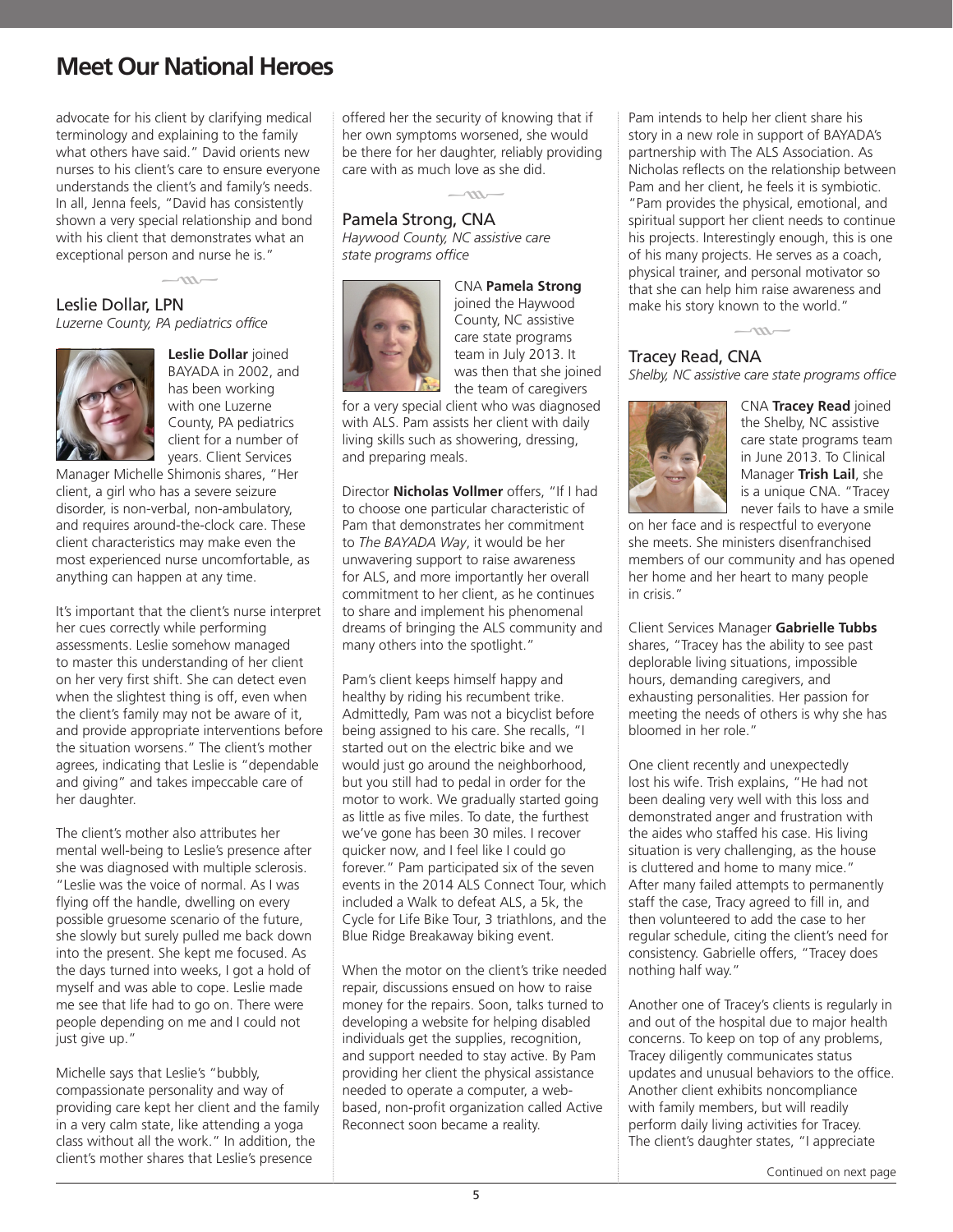feeling confident that when Tracey is there, everything will be all right." Another client from another agency testifies, "I know that Tracy always wants what is best for me and that is why I decided to keep taking my medication even though I didn't want to. She was encouraging and helped me see that it needed to be done. I am switching to BAYADA because I love my Tracey!"

Cynthia Lane, OT  $\frac{1}{1}$ 

*Tucson, AZ West home health office*



OT **Cynthia Lane** joined BAYADA in 2009 and has established herself as a real team player for the Tucson, AZ West home health office. With her excellent planning and

organizational skills, Cyndi attends all case conferences and staff meetings and keeps her clients abreast of all schedule changes. She takes an active role to ensure quality care by contributing to TWV's Performance Improvement team.

When another OT relocated out of state, Cyndi said, "I will work six days a week doing whatever is needed to ensure our clients receive the care they need."

Clinical Manager 2 **Lisa Olson** says, "Cyndi has a special place in her heart for people who are most affected by traumatic events or unplanned illnesses. She works especially hard with these clients to get them back to their prior level of function." One client, a mother and a bookkeeper, lost the ends of her fingers due to a septic illness and the drugs used to save her life. By searching and shopping for just the right hair dryer and stand, Cyndi helped her client achieve her goal of being able to style both her own hair and her daughter's hair. Cyndi also took extra time to help this client apply her own makeup. Lisa says, "This was a special case that Cyndi showed how much she cared."

#### **4Q'14**

#### Joyce Rohrbach, RN *Paoli, PA pediatrics office*



Since **Joyce Rohrbach**, RN started with the Paoli, PA pediatrics office in 2012, she has only missed one shift and currently possesses 99.6 percent reliability.

However, the number alone doesn't adequately describe the lengths that Joyce will go to meet her clients' needs. Client Services Manager **KC Jones** explains, "Joyce began caring for her client when he was first discharged from the children's hospital in December 2013." The baby required sixteen hours of very complicated clinical care daily from someone with trach and vent experience. Joyce was a perfect match, but another agency had to assist BAYADA in bringing the baby home to ensure full coverage. Both Joyce and the client's family soon became aware that the other agency was unable to meet the clinical demands of the case. KC recalls, "Joyce made herself as flexible as possible to match the availability of other BAYADA nurses, so she would be able to train them to care for her client." Joyce did all she could to pick up any open shifts, and often accommodated the family's frequent requests to arrive earlier than scheduled, after gaining approval from the office. "Because of Joyce's efforts," reports KC, "BAYADA was able to provide full coverage several months after discharge and the family very happily terminated their relationship with the other agency." During an extremely harsh winter last year, Joyce was motivated to alleviate two families' fears of going without coverage. She reserved a hotel room near their homes to minimize any commuting challenges.

KC shares, "Those who know Joyce are very aware of the passion she has to care for others. In fact, her clients refer to her as "one of the great ones, a true professional, and a wonderful nurse both clinically and socially." Joyce posted a recent Facebook status that read, "How many people wake up truly excited to go to work? I hope everyone can experience the enthusiasm I get to feel before heading off to a case. #LoveBAYADA".

 $-m-$ 

### Michelle Harer, LPN

*Williamsport, PA pediatrics office*



LPN **Michelle Harer** became a BAYADA Nurse in 2005 and has been working with her client, "a very sweet, lively, young girl who has Cerebral Palsy," since

2007, says **Kristen Beals**, Director of the Williamsport, PA pediatrics office. "I wish everyone had Michelle's work ethic. She is very upfront when she can and cannot work. She is consistent with reporting information to the office, often calling many times during the day, and stopping in for one-on-one meetings to ensure that we are all on the same page. She is also part of our take-home team of nurses, who helps us bring home many babies from the hospital, working any shift that is needed."

After a series of events that unraveled last June, Michelle showed Clinical Manager **Karen Agrippine** that she is as a true client advocate, "someone who educates, protects, and is able to see the whole picture." A sleep study was ordered for Michelle's client for what was felt to be a routine snoring issue. The surprising results were a diagnosis of obstructive sleep apnea and a tracheostomy was scheduled in one month. She felt the client's snoring was a result of positioning and could be resolved by propping the client on her side. Karen recalls, "Michelle knew in her heart that the client's father, a passive man and single parent, did not make an informed, educated decision about the surgery." Michelle arranged for Karen and a social worker to meet with her and the client's father to ensure he was fully informed on the issue. After watching a YouTube video and witnessing a lab demonstration on tracheostomy changes and care, the father felt educated and supported, and no longer felt that moving forward with the surgery was the best option for his daughter.

Michelle experienced roadblock after roadblock in trying to secure the correct path forward. Her client's specialist was a challenge to work with, so the primary care physician ordered equipment to treat the snoring instead of moving ahead with the drastic surgery. The equipment was denied by insurance, and the primary care physician sided with the specialist. The father canceled the surgery but then needed